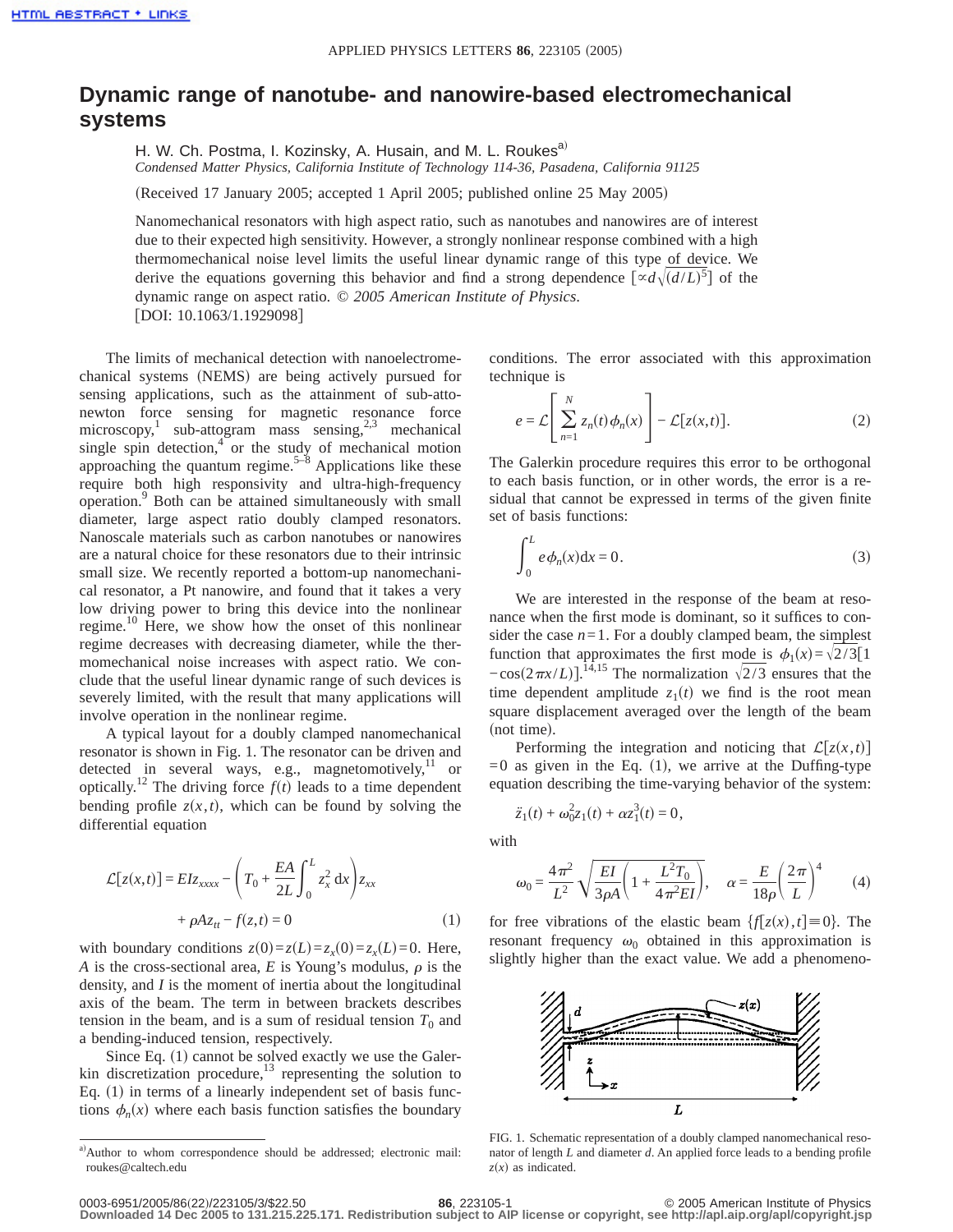

FIG. 2. Solid lines indicate typical response of a Duffing oscillator as a function of frequency with increasing driving strength. The solid lines are plots of equation  $2Q(\omega - \omega_0)/\omega_0 = \frac{2}{3}\sqrt{3}a^2/a_c^2 \pm \sqrt{a_{\text{peak}}^2/a^2 - 1}$ , where  $a_c$  is chosen 1, for  $a_{\text{peak}} = 0.745$ ,  $2/\sqrt{3}$ , 2. (Ref. 13). The dashed line is a plot for  $a_{\text{peak}}$ =0.1, indicating an arbitrarily chosen rms noise floor.

logical damping term  $\dot{z}_1 \omega_0 / Q$  to Eq. (4), where *Q* is the mechanical quality factor as obtained in the linear regime. Then the critical amplitude for the onset of nonlinearity is $13$ 

$$
a_c = \omega_0 \frac{L^2}{\pi^2} \sqrt{\frac{\rho \sqrt{3}}{EQ}}.
$$
 (5)

The critical amplitude describes at what displacement nonlinearity sets in: a smaller value of  $a_c$  signifies an earlier onset of nonlinearity and generally a stronger nonlinear behavior. A nanotube or a nanowire can be well described by a cylindrical rod with diameter  $d:A = \pi d^2/4$  and  $I = \pi d^4/64$ . We parametrize a rectangular beam with width *d* in the direction of motion and thickness *t*, yielding *A*=*dt* and *I*  $=$ *td*<sup>3</sup>/12. This gives us

$$
a_c = \frac{2}{\sqrt[4]{3}} \sqrt{\frac{1}{Q} \left(\frac{d^2}{4} + \frac{4T_0}{\pi^3 E} \frac{L^2}{d^2}\right)}
$$
 (cylindrical)  

$$
a_c = \frac{2}{\sqrt[4]{3}} \sqrt{\frac{1}{Q} \left(\frac{d^2}{3} + \frac{T_0}{\pi^2 E} \frac{L^2}{td}\right)}
$$
 (rectangular). (6)

A typical response of a Duffing oscillator described by Eq.  $(4)$  is shown in Fig. 2. At low driving strength, the amplitude has the Lorentzian shape from the linear regime. Increasing the driving strength causes the peak to be pulled over to high frequencies at high amplitudes. A common definition of the onset of nonlinearity is the 1 dB compression point, i.e., the point at which the signal is 1 dB lower than expected for the case of purely linear response. At resonance, this happens when  $a_{\text{peak}} = 0.745a_c$ , which is the lowest solid curve in Fig. 2. This sets the upper limit of the useful linear range.

The lower limit of the dynamic range is set by the incoherent sum of all stochastic processes driving the resonator,<sup>16</sup> such as thermomechanical fluctuations, quantum noise, noise from adsorption and desorption of gaseous species, $17$  and extrinsic sources such as vibrational and instrumental (readout) noise. For simplicity, and in the spirit of considering ultimate thermodynamic limits, we solely consider thermomechanical noise. The spectral density of displacement noise on resonance is



FIG. 3. Dynamic range at 4 K for several doubly clamped resonators as indicated in the figure and Table I. The shaded region below 0 dB indicates the absence of a linear region of operation.

$$
S_x = \frac{4k_B TQ}{m\omega_0^3},\tag{7}
$$

where *m* is the total resonator mass,  $m = \pi \rho L d^2 / 4$ .

We now define the useful dynamic range  $(DR)$  as the ratio of the 1 dB compression point  $(0.745a_c)$  to the noise amplitude at resonance

$$
DR(dB) = 20 \log \left( \frac{0.745 a_c}{\sqrt{2S_x \Delta f}} \right),\tag{8}
$$

where  $\Delta f$  is the measurement bandwidth ( $\Delta f$ =1 in Fig. 3), and the  $\sqrt{2}$  comes from the conversion of  $a_c$  to rms.

For the moment neglecting the residual tension  $T_0$ ,

$$
DR = 20 \log \left[ 2.41 \frac{d}{L} \right]^{5/2}
$$
  
\n
$$
\times \sqrt{\frac{E^{3/2}}{Q^2 k_B T \Delta f \sqrt{\rho}}} \left[ \frac{cylindrical}{L} \right]
$$
  
\n
$$
DR = 20 \log \left[ 3.9 \sqrt{dt} \left( \frac{d}{L} \right)^{5/2} \right]
$$
  
\n
$$
\times \sqrt{\frac{E^{3/2}}{Q^2 k_B T \Delta f \sqrt{\rho}}} \left[ \frac{cctangular}{L} \right].
$$
 (9)

It is apparent that the dynamic range depends strongly on the aspect ratio *L*/*d* and directly on diameter. Figure 3 shows the dynamic range plotted for several device geometries of interest: a single-wall carbon nanotube (SWNT), a multiwall carbon nanotube (MWNT), a Pt nanowire,<sup>10</sup> and a SiC rectangular beam $18$  with parameters as given in Table I. We assume a mechanical quality factor *Q* for MWNT and SWNT of about 1000, although room temperature measurements $19$  indicate a lower value. The dynamic range is very limited, and

TABLE I. Input parameters for Fig. 3.

| $d$ (nm)     | $\rho$ (kg/m <sup>3</sup> ) | $E$ (TPa) | $\omega$ |
|--------------|-----------------------------|-----------|----------|
| 1.4          | 1930                        |           | 1000     |
| 20           | 1930                        |           | 1000     |
| 43           | 21 060                      | 0.168     | 8500     |
| $150(t=100)$ | 2880                        | 0.430     | 8000     |
|              |                             |           |          |

**Downloaded 14 Dec 2005 to 131.215.225.171. Redistribution subject to AIP license or copyright, see http://apl.aip.org/apl/copyright.jsp**